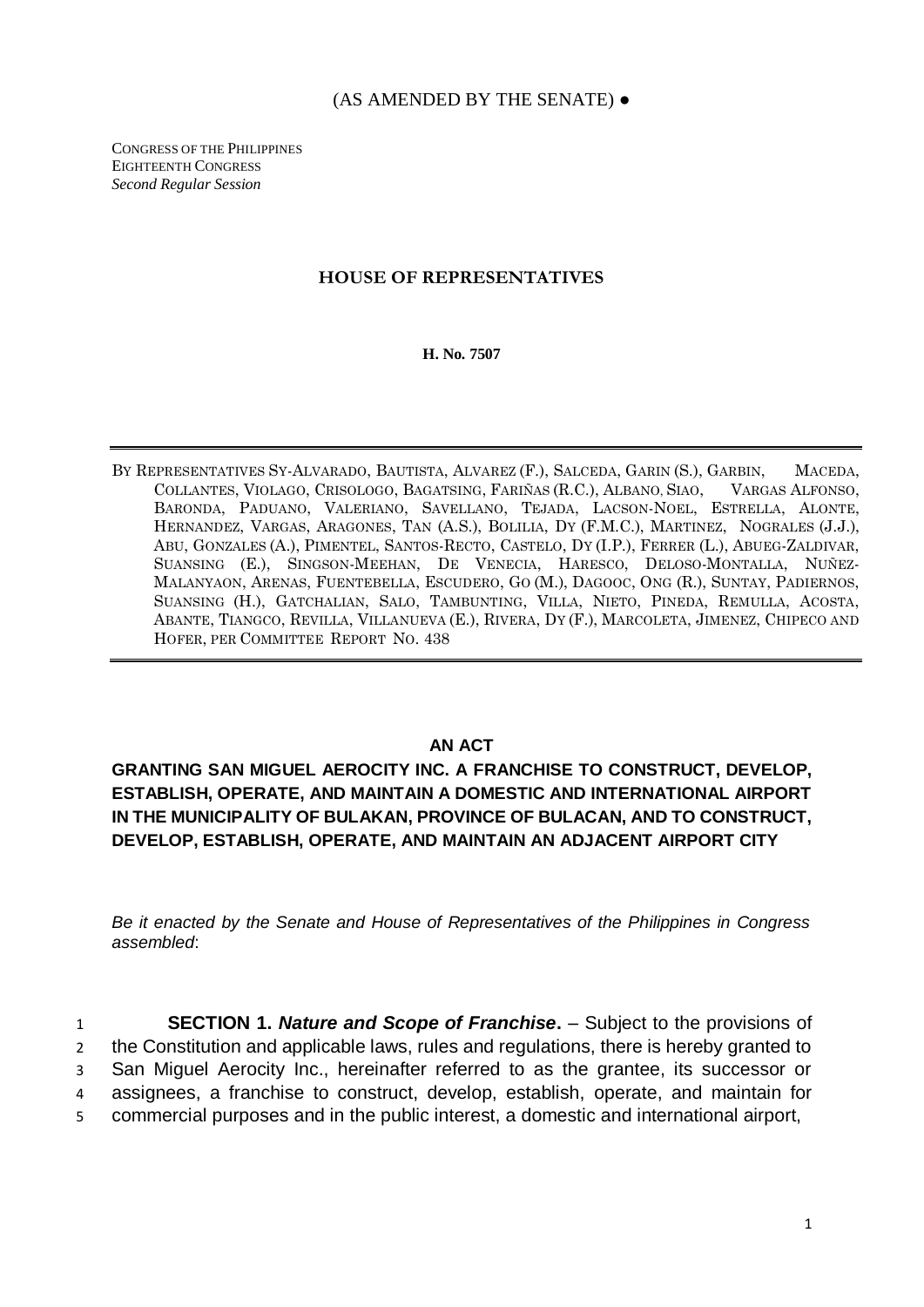hereinafter referred to as the airport, in Barangays Taliptip and Bambang in the Municipality of Bulakan, Province of Bulacan.

 The grantee, ITS SUCCESSORS OR ASSIGNEES, shall likewise have the right 5 to construct, acquire, lease, operate or manage such properties [which are] as ARE convenient or essential to efficiently carry out objectives of this Act, such as toll roads, railroads, mass transport systems, hotels, warehouses, hangars, aircraft service stations and other facilities, as well as to develop the areas adjacent to the airport into one integral and comprehensive development, hereinafter collectively referred to as the Airport City.

 **SEC. 2.** *Manner of Operation of Airport Facilities***.** – All airport properties and facilities owned, maintained, operated, or managed by the grantee, its successors or assignees, shall be operated and maintained at all times in the best, cautious, and diligent manner and in accordance with the standards, practices and procedures required by the Manual of Standards-Aerodromes. It shall also be the duty of the grantee, its successors or assignees, whenever required to do so by the Department of Transportation (DOTr) or its legal successor, or the Civil Aviation Authority of the Philippines (CAAP), or any other authorized government agency, to modify, improve, and change such properties and facilities or systems in such a manner and to such extent as the progress in science and technological improvements in the airport or air transport service industry may render reasonable and proper.

 **SEC. 3.** *Authority of the Civil Aviation Authority of the Philippines***.** – The grantee, ITS SUCCESSORS OR ASSIGNEES, shall secure from the CAAP such appropriate certification, permit or license for the construction, installation and operation of the airport. In issuing the certificate, the CAAP shall have the power to impose such conditions relative to the construction, operation, and maintenance of the airport in compliance with international standards. The CAAP shall have the authority to regulate the construction and operation of the airport. The CAAP, however, shall not unreasonably withhold or delay the grant of any such authority, permit or license.

 **SEC. 4.** *Responsibility to the Public.* – The grantee, ITS SUCCESSORS OR ASSIGNEES, shall conform to the ethics of honest enterprise and not use the airport for subversive and treasonable acts.

 THE GRANTEE, ITS SUCCESSORS OR ASSIGNEES, SHALL CONSTRUCT, DEVELOP, ESTABLISH, OPERATE AND MAINTAIN THE AIRPORT IN A MANNER THAT ALIGNS WITH THE SUSTAINABLE DEVELOPMENT GOALS. IT SHALL COMPLY WITH ENVIRONMENTAL AND SUSTAINABILITY STANDARDS AND SHALL WORK WITH THE AFFECTED LOCAL GOVERNMENTS' COMMUNITIES AND OTHER CONCERNED GROUPS TO ENSURE SAFE AND INCLUSIVE DEVELOPMENT.

 The grantee, ITS SUCCESSORS OR ASSIGNEES, shall operate and maintain the Airport City in a satisfactory manner at all times, and as far as economical and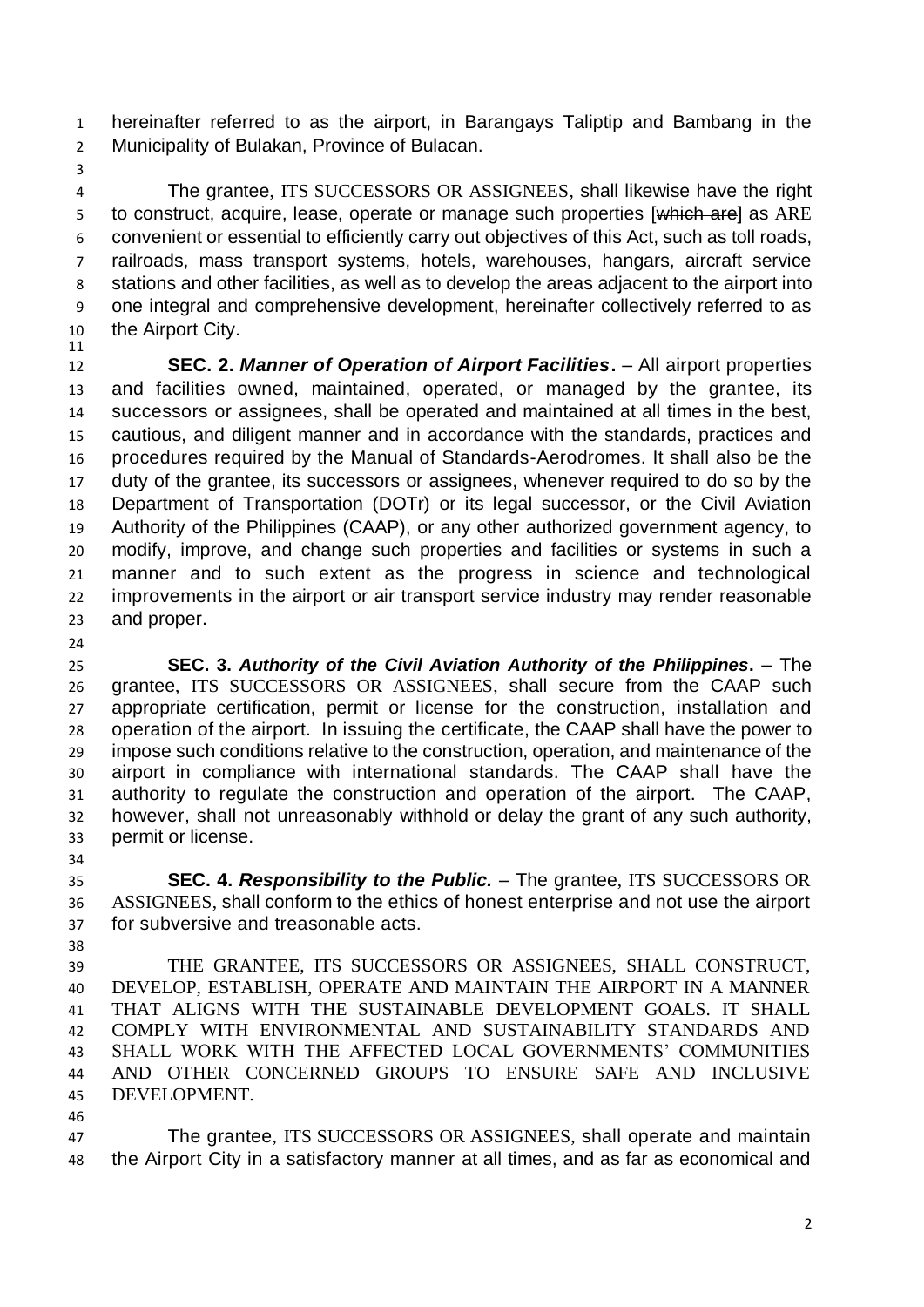practicable, modify, improve, or change such systems and equipment used therein to keep abreast with the advances in science and technology.

 **SECTION 5.** *Rates for Services***.** - The charges and rates for the use of the airport shall be subject to the approval of the CAAP.

 **SECTION 6.** *Airport City and Related Businesses.* – In order to encourage, promote and accelerate the sound and balanced industrial, economic and social development of the areas adjacent to the airport and attract investments therein, the grantee, ITS SUCCESSORS OR ASSIGNEES, is hereby authorized and allowed to construct, acquire, own, lease, operate, develop or manage the Airport City, and conduct other businesses related to the airport. In addition to the rights granted unto it under Section 1 of this Act, the grantee, ITS SUCCESSORS OR ASSIGNEES, shall have the right to lease, sublease or assign interests in, and to collect and receive any and all income from toll roads, railroads, and mass transport systems connecting to the airport, advertising, car park, installation of cables, telephone lines, fiber optics or water mains, water lines, and other business or commercial ventures or activities over all areas and aspects of the airport and the Airport City. 

 **SEC. 7.** *Right of the Government***.** – A special right is hereby reserved to the President of the Philippines, in times of war, rebellion, public peril, calamity, emergency, disaster, or disturbance of peace and order, to temporarily take over and operate the airport; to temporarily suspend the operation of the airport in the interest of public safety, security and public welfare; or to authorize the temporary use and operation thereof by any agency of the government, upon due compensation to the grantee, ITS SUCCESSORS OR ASSIGNEES, for the use of the airport during the period when these shall be so operated.

 **SEC. 8** *Term of Franchise***.** – This franchise shall be in effect for a period of fifty (50) years from the effectivity of this Act, inclusive of the ten (10)-year maximum period for the design, planning and construction of the airport and the Airport City (the "Ten-Year Construction Period"), unless sooner revoked or cancelled. This franchise shall be deemed *ipso facto* revoked in the event the grantee fails to comply with any of the following conditions:

- a. Commence construction within one (1) year from the effectivity of this Act;
- b. Commence operations within one (1) year from the approval of the operating permit from the CAAP;
- c. Commence operations within twelve (12) years from the effectivity of this Act; and
- 

d. Operate continuously for two (2) years.

 At the expiration of this franchise, the grantee, ITS SUCCESSORS OR 45 ASSIGNEES, shall turn-over the ownership of the airport to the [government agency or local government unit concerned] DOTr.

 **SEC. 9.** *Acceptance and Compliance***. –** Acceptance of this franchise shall be given in writing to the Congress of the Philippines, through the Committee on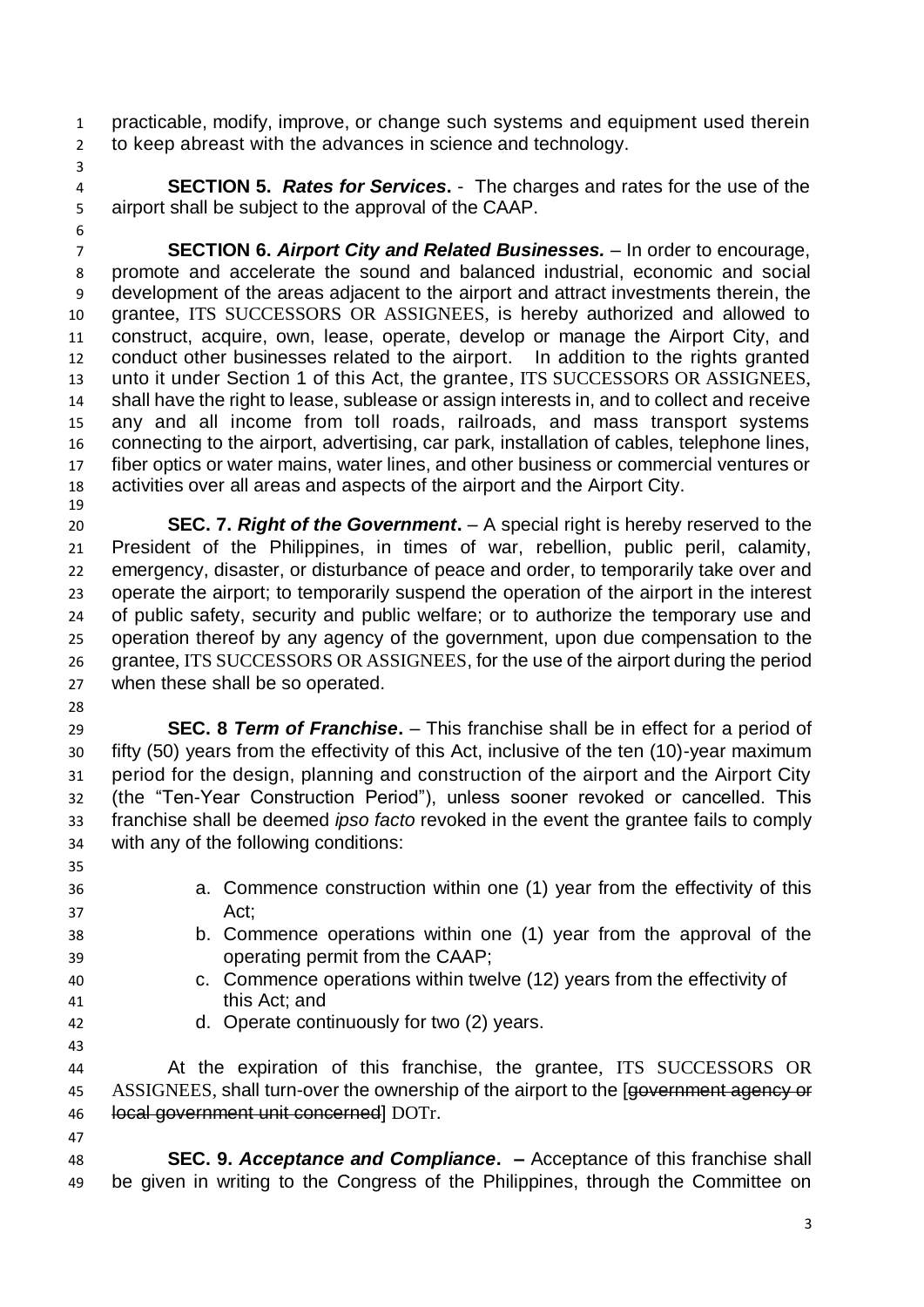Legislative Franchises of the House of Representatives and the Committee on Public Services of the Senate, within sixty (60) days from the effectivity of this Act. Upon giving such acceptance, the grantee, ITS SUCCESSORS OR ASSIGNEES shall exercise the privileges granted under this Act. Non-acceptance shall render this franchise void.

 **SEC. 10.** *Bond.* **–** The grantee, ITS SUCCESSORS OR ASSIGNEES, shall file a bond with the CAAP in the amount that it shall determine to guarantee the compliance with and fulfillment of the conditions under which this franchise is granted. If, after three (3) years from the date of the approval of its permit by the CAAP, the grantee, ITS SUCCESSORS OR ASSIGNEES, shall have fulfilled the conditions, the bond shall be cancelled by the CAAP. Otherwise, the bond shall be forfeited in favor of the government and the franchise *ipso facto* revoked. 

 **SEC. 11.** *Gross Receipts.* **-** The grantee, its successors or assignees, shall keep a separate account of the gross receipts of the business transacted by it and shall furnish the Commission on Audit (COA) and the Bureau of the Treasury a copy 17 of such account not later than the thirty-first  $(31<sup>st</sup>)$  day of January of each year for the preceding twelve (12) months.

 **SEC. 12.** *Books and Accounts.* – The books and accounts of the grantee, its successors or assignees, shall always be open to the inspection of the COA and its 22 duly authorized representatives. It shall be the duty of the grantee, ITS SUCCESSORS OR ASSIGNEES, to submit to the COA two (2) copies of the quarterly reports on the gross receipts, the net profits and the general condition of the business. 

- **SEC. 13.** *Warranty in Favor of the National and Local Governments***.**  The grantee, ITS SUCCESSORS OR ASSIGNEES, shall hold the national, provincial, city, and municipal governments of the Philippines free from all claims, accounts, demands, or actions arising out of accidents or injuries, whether to property or to persons, caused by the construction or operation of the airport.
- 

 **SEC. 14.** *Sale, Lease, Transfer, Grant of Usufruct, or Assignment of Franchise. –* The grantee, ITS SUCCESSORS OR ASSIGNEES, shall not sell, lease, transfer, grant the usufruct of, nor assign this franchise or the rights and privileges acquired thereunder to any person, firm, company, corporation or other commercial or legal entity, nor merge with any other corporation or entity, nor the controlling interest of the grantee, ITS SUCCESSORS OR ASSIGNEES, be transferred, simultaneously or contemporaneously, to any person, firm, company, corporation, or entity without the prior approval of the Congress of the Philippines. Congress shall be informed of any sale, lease, transfer, grant of usufruct, or assignment of franchise or the rights and privileges acquired thereunder, or of the merger or transfer of the controlling interest of the grantee, ITS SUCCESSORS OR ASSIGNEES, within sixty (60) days after the completion of said transaction. Failure to report to Congress such change of ownership shall render the franchise *ipso facto* revoked. Any person or entity to which this franchise is sold, transferred or assigned shall be subject to the same conditions, terms, restrictions, and limitations of this Act: *Provided,* That the limitations set forth in this Section shall not apply to: (a) any transfer or issuance of shares of stock in the implementation of the requirement for the dispersal of the grantee's, ITS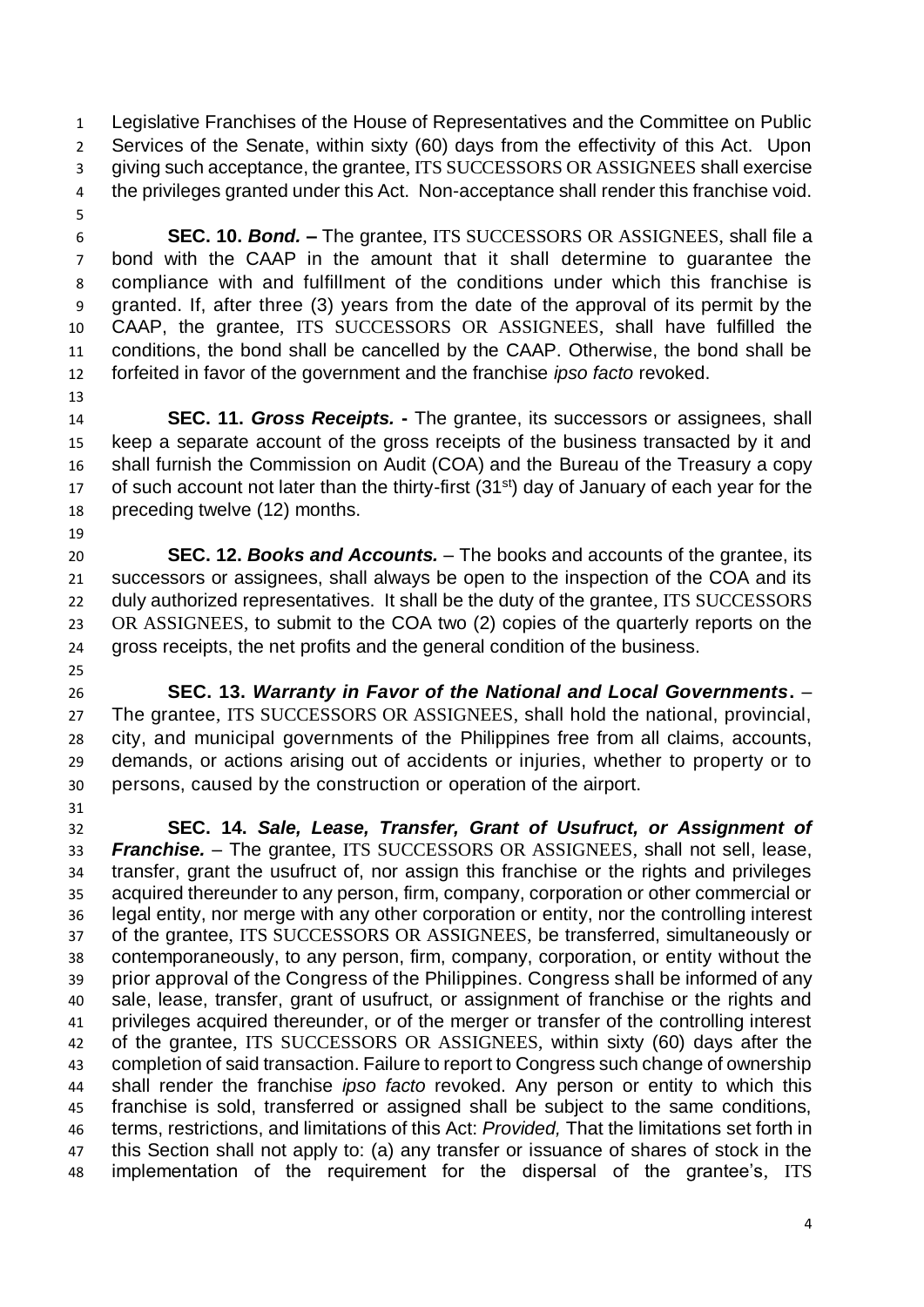SUCCESSORS' OR ASSIGNEES', ownership pursuant to Section 18 of this Act; (b) any transfer or sale of shares of stock to a foreign or local investor or investors; (c) any issuance of shares to any foreign or local investors pursuant to or in connection with any increase in the grantee's, ITS SUCCESSORS' OR ASSIGNEES', authorized capital stock which shall result in the dilution of the stockholdings of the grantee's, ITS SUCCESSORS' OR ASSIGNEES', then existing stockholders; [and] (d) any combination thereof where such transfer, sale or issuance is effected in order to enable the grantee, ITS SUCCESSORS OR ASSIGNEES, to raise the necessary capital or financing for the provision of any of the services authorized by this Act and/or to carry out any of the purposes for which the grantee, ITS SUCCESSORS OR ASSIGNEES, 11 has been incorporated or organized<del>[:</del>]; AND (E) ANY SALE, TRANSFER OR ASSIGNMENT BY THE GRANTEE, ITS SUCCESSORS OR ASSIGNEES, IN FAVOR OF AN AFFILIATE WHOSE CONTROLLING INTEREST IS OWNED BY THE SAME PARENT CORPORATION OF THE RIGHTS AND PRIVILEGES SET FORTH IN THIS SECTION AND IN SECTIONS 1, 6, 8, 15, 16, AND 17 RELATIVE TO THE CONSTRUCTION, ACQUISITION, OWNERSHIP, LEASING, OPERATION, DEVELOPMENT, OR MANAGEMENT OF AIRPORT CITY: *Provided,* finally, That any such transfer, sale or issuance is in accordance with any applicable constitutional limitations.

 **SEC. 15.** *Right of Way.* – The grantee, ITS SUCCESSORS OR ASSIGNEES, in accordance with existing laws and local ordinances, shall have the power to acquire either by purchase, negotiation, expropriation or condemnation proceedings, any private lands within or adjacent to the premises of the airport for the following purposes: (1) acquisition and consolidation of lands for the development of the airport and the Airport City; and (2) acquisition of right of way to the airport and the Airport City. ANY PROVISION OF EXISTING LAWS, ORDINANCES, EXECUTIVE ORDERS, RULES OR REGULATIONS TO THE CONTRARY NOTWITHSTANDING, THE LANDS WITHIN THE POLITICAL JURISDICTION OF BARANGAYS TALIPTIP AND BAMBANG THAT WILL COMPRISE THE AIRPORT AND THE ADJACENT AIRPORT CITY, AND THE RIGHT-OF-WAY THERETO, ARE HEREBY DECLARED AS AGRICULTURAL, AND ARE HEREBY CONVERTED AND RECLASSIFIED AS MIXED-USE COMMERCIAL AND/OR INDUSTRIAL, AND MAY BE USED BY THE GRANTEE, ITS SUCCESSORS OR ASSIGNEES FOR INDUSTRIAL, COMMERCIAL AND OTHER LAWFUL PURPOSES.

 **SEC. 16.** *Tax Exemptions. –* During the ten-year construction period, the grantee, ITS SUCCESSORS OR ASSIGNEES, shall be exempt from any and all direct and indirect taxes and fees of any kind, nature or description, which emanate exclusively from the construction, development, establishment, and operation of the airport and Airport city, including income taxes, value-added taxes, percentage taxes, excise taxes, documentary stamp taxes, customs duties and tariffs, taxes on real 43 estate, buildings and personal property, business taxes, franchise taxes, [and] supervision fees, AND PERMIT FEES levied, established or collected, or may be levied, established or collected, by any city, municipal, provincial or national authority. 

 After the ten-year construction period and during the remaining term of this franchise, the grantee, ITS SUCCESSORS OR ASSIGNEES, shall be exempt from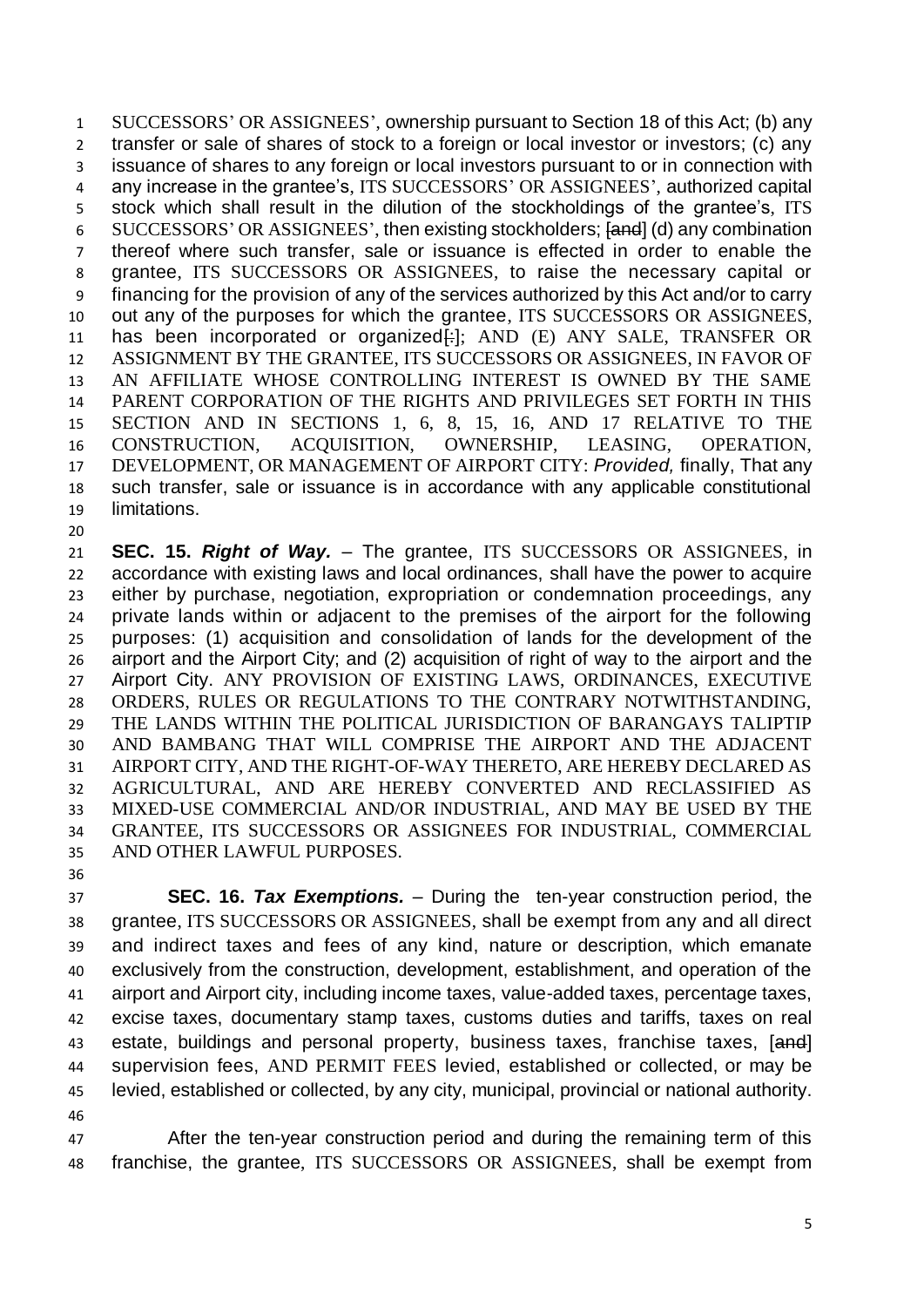income taxes and taxes on real estate, buildings and personal property, levied, established or collected, or may be levied, established or collected, by any city, municipal, provincial or national authority. However, such exemption from income taxes and taxes on real estate, buildings and personal property shall expire as soon 5 as it is determined by [a competent authority] THE BUREAU OF INTERNAL REVENUE (BIR) that the grantee, ITS SUCCESSORS OR ASSIGNEES, has fully recovered its investment cost on the airport and on the Airport City, whereupon the grantee, ITS SUCCESSORS OR ASSIGNEES, shall be subjected to all taxes under the National Internal Revenue Code of 1997, as amended, and the Customs Modernization and Tariff Act.

 **SEC. 17.** *Revenue Sharing with the Government.* – During the term of this 13 franchise and after [a competent authority] THE BIR has determined that the grantee, 14 ITS SUCCESSORS OR ASSIGNEES, has fully recovered its investment cost[-] ON THE AIRPORT CITY, the grantee, ITS SUCCESSORS OR ASSIGNEES, shall be entitled to generate income from the Airport City equivalent to a project Internal Rate of Return (IRR) of twelve percent (12%) per annum. Any amount in excess of the twelve percent (12%) IRR of the Airport City shall be remitted to the National Government. 

 The IRR of the Airport City shall be reckoned and calculated within three (3) 21 months after the [competent authority] BIR determined that the grantee has fully recovered its investment cost ON THE AIRPORT CITY. The grantee, ITS SUCCESSORS OR ASSIGNEES, shall remit the share of the National Government immediately after the IRR of the Airport City has been determined.

 **SEC. 18.** *Dispersal of Ownership.* – In accordance with the constitutional provision to encourage public participation in public utilities, the grantee, ITS 28 SUCCESSORS OR ASSIGNEES, shall offer [to Filipino citizens at least thirty percent 29 (30%)] AT LEAST TWENTY PERCENT (20%) or a higher percentage that may hereafter be provided by law of its outstanding capital stock in any securities 31 exchange in the Philippines within five (5) years from the determination of [competent] 32 authority] THE BIR that the grantee or its assignee has fully recovered its Investment Cost: *Provided,* That in cases where public offer of shares is not applicable, other methods of encouraging public participation by citizens and corporations operating public utilities must be implemented. Noncompliance therewith shall render the franchise *ipso facto* revoked.

 **SEC. 19.** *Reportorial Requirement. –* The grantee, ITS SUCCESSORS OR ASSIGNEES, shall submit an annual report to the Congress of the Philippines through the Committee on Legislative Franchises of the House of Representatives and the Committee on Public Services of the Senate, on its compliance with the terms and conditions of the franchise and on its operations on or before April 30 of every year during the term of its franchise. The reportorial compliance certificate issued by